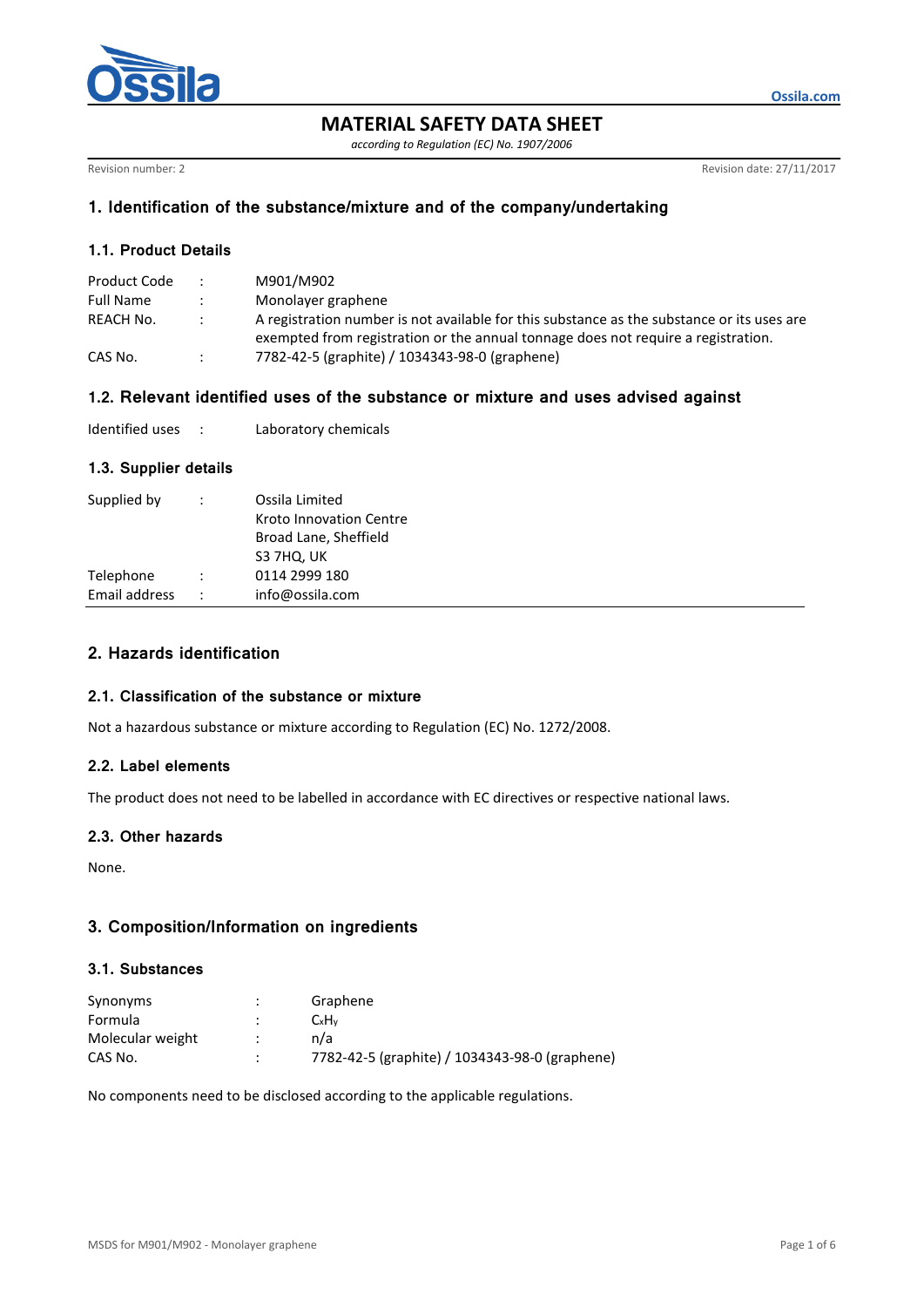## **4. First aid measures**

#### **4.1. Description of first aid measures**

#### **After Inhalation**

Remove person to fresh air. If not breathing, give person artificial respiration.

#### **After skin contact**

Wash with soap and water.

**After eye contact** Flush with copious amounts of water as a precaution.

**After Ingestion** Rinse out mouth with water.

#### **4.2. Most important symptoms and effects, both acute and delayed**

The most important known symptoms and effects are described in section 11.

#### **4.3. Indication of any immediate medical attention and special treatment needed**

No data available.

## **5. Fire fighting**

### **5.1. Extinguishing media**

**Suitable extinguishing media**: Dry chemical, alcohol-resistant foam, carbon dioxide or water spray. Consult with local fire authorities before attempting large scale fire-fighting operations.

### **5.2. Special hazards arising from the substance of mixture**

**Hazardous combustion products:** Carbon oxides.

#### **5.3. Advice for firefighters**

Wear a self-contained breathing apparatus if necessary. During a fire, irritating and highly toxic gases and vapours may be generated by thermal decomposition.

### **6. Accidental release measures**

#### **6.1. Personal precautions, protective equipment and emergency procedures**

Wear personal protective equipment (section 8). Avoid dust formation. Ensure room is well ventilated.

#### **6.2. Environmental precautions**

Do not let product enter drains.

#### **6.3. Containment and cleaning**

Contain and clean up spill if safe to do so using an electrically protected vacuum cleaner or by wet-brushing. Dispose of dry waste in closed container for proper disposal according to local regulations.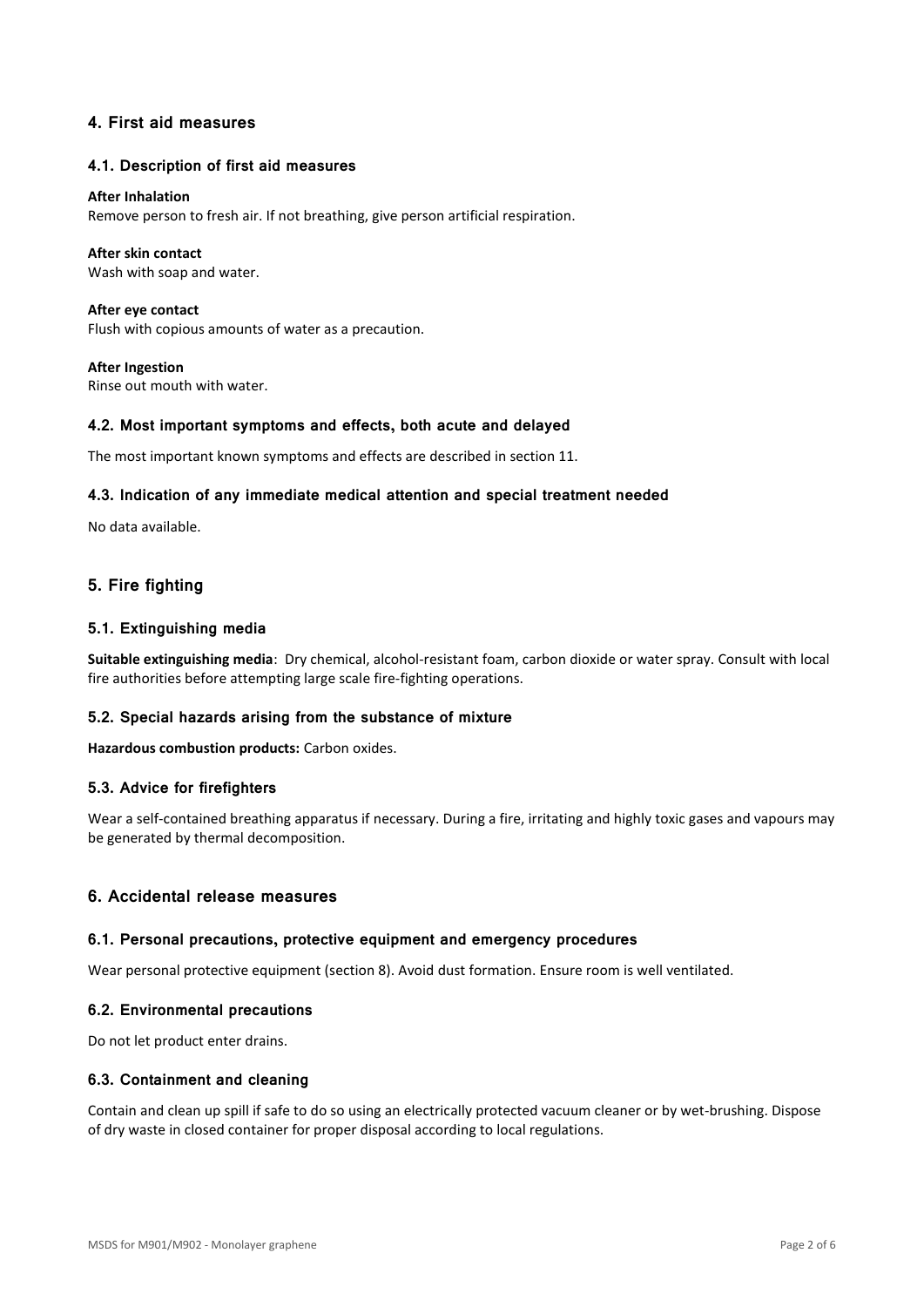# **7. Handling and storage**

## **7.1. Precautions for safe handling**

Avoid formation of dust and aerosols. Keep away from sources of ignition and avoid the build-up of electrostatic charge. Provide exhaust ventilation in places where dust is formed.

## **7.2. Conditions for safe storage, including any incompatibilities**

Store in a cool, dry and well-ventilated place inside of a tightly sealed container. Reseal containers that have been opened and keep upright to prevent leakage.

### **7.3. Specific end uses**

Use in laboratories.

## **8. Exposure controls / Personal protection**

### **8.1. Control parameters**

### **Exposure limit sources**

UK – EH40 Workplace Exposure Limits (WEL).

#### **Components with workplace control parameters**

| Component                  | CAS#      | Control parameters        |
|----------------------------|-----------|---------------------------|
| Graphite – inhalable dust  | 7782-42-5 | $10 \text{ mg/m}$ 3 (TWA) |
| Graphite – respirable dust | 7782-42-5 | 4 mg/m3 (TWA)             |

TWA - time weighted average; STEL - Short Term Exposure Limit

Inhalable dust is the fraction of material that is available for deposition in the respiratory tract; respirable dust is the fraction that penetrates into the gas exchange region of the lung.

### **Biological occupational exposure limits**

This product does not contain any hazardous materials with biological limits.

### **8.2. Exposure controls**

### **Engineering measures**

Handle in accordance with good industrial engineering/laboratory practices for hygiene and safety. Ensure eyewash stations and safety showers are close to the laboratory workstation. Ensure good general ventilation is present when handling the product.

### **Personal protective equipment**

**Eyes:** Wear safety glasses with side-shields conforming to appropriate government standards such as NOISH (US) or EN166 (EU).

**Skin**: Handle with appropriate gloves and use proper glove removal technique to avoid skin contact. Dispose of gloves in accordance with applicable laws. Wash and dry hands.

The selected protective gloves must satisfy the specifications of EU Directive 89/686/EEC and the standard EN 374 derived from it.

**Clothing:** Wear complete suit protecting against chemicals; the type of equipment should be appropriate for the concentration and amount of dangerous substance used.

**Respirators:** Where protection from nuisance dusts is needed, use type N95 (US) or type P1 (EN 143) dust masks or those approved under appropriate government standards such as NIOSH (US) or CEN (EU).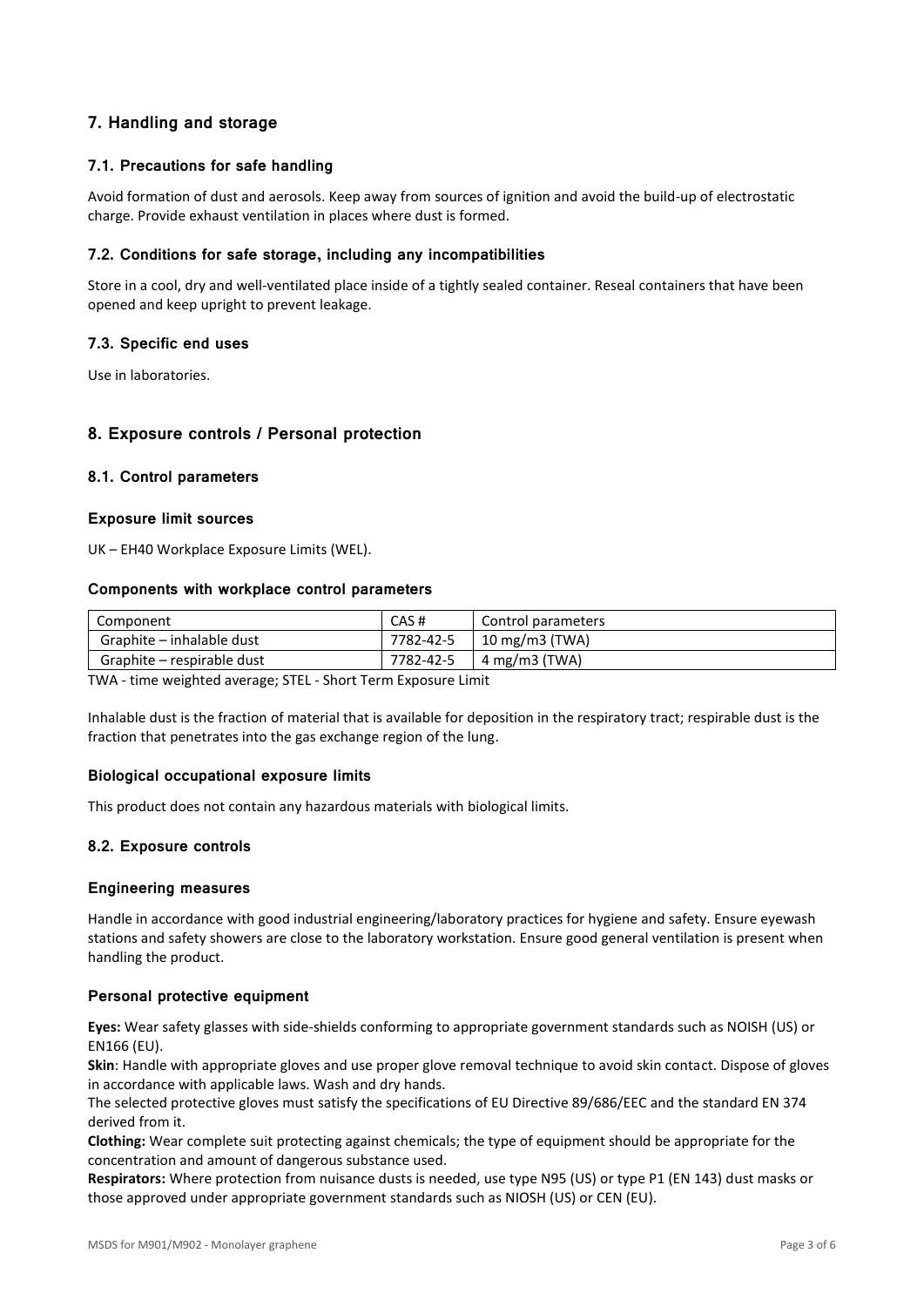### **General hygiene measures**

Wash thoroughly after handling. Wash contaminated clothing before reuse.

## **9. Physical and chemical properties**

## **9.1. Information on basic physical and chemical properties**

| Appearance                             | Black/grey powder |
|----------------------------------------|-------------------|
| Odour                                  | Odourless         |
| Odour threshold                        | No data available |
| рH                                     | No data available |
| Melting/freezing point                 | No data available |
| Boiling point/range                    | No data available |
| Flash point                            | No data available |
| <b>Evaporation rate</b>                | No data available |
| Flammability                           | No data available |
| <b>Explosive limits</b>                | No data available |
| Vapour pressure                        | No data available |
| Vapour density                         | No data available |
| Relative density                       | No data available |
| Solubility(ies)                        | No data available |
| Partition coefficient: n-octanol/water | No data available |
| Autoignition temperature               | No data available |
| Decomposition temperature              | No data available |
| Viscosity                              | No data available |
| Explosive properties                   | No data available |
| Oxidising properties                   | No data available |
|                                        |                   |

### **9.2. Other safety information**

No data available.

# **10. Stability and reactivity**

#### **10.1 Reactivity**

No data available.

### **10.2. Chemical stability**

Stable under normal temperatures and pressures under recommended storage conditions.

### **10.3. Possibility of hazardous reactions**

No data available.

## **10.4. Conditions to avoid**

No data available.

### **10.5. Incompatible materials**

Strong oxidising agents.

### **10.6. Hazardous decomposition products**

No known hazardous decomposition products.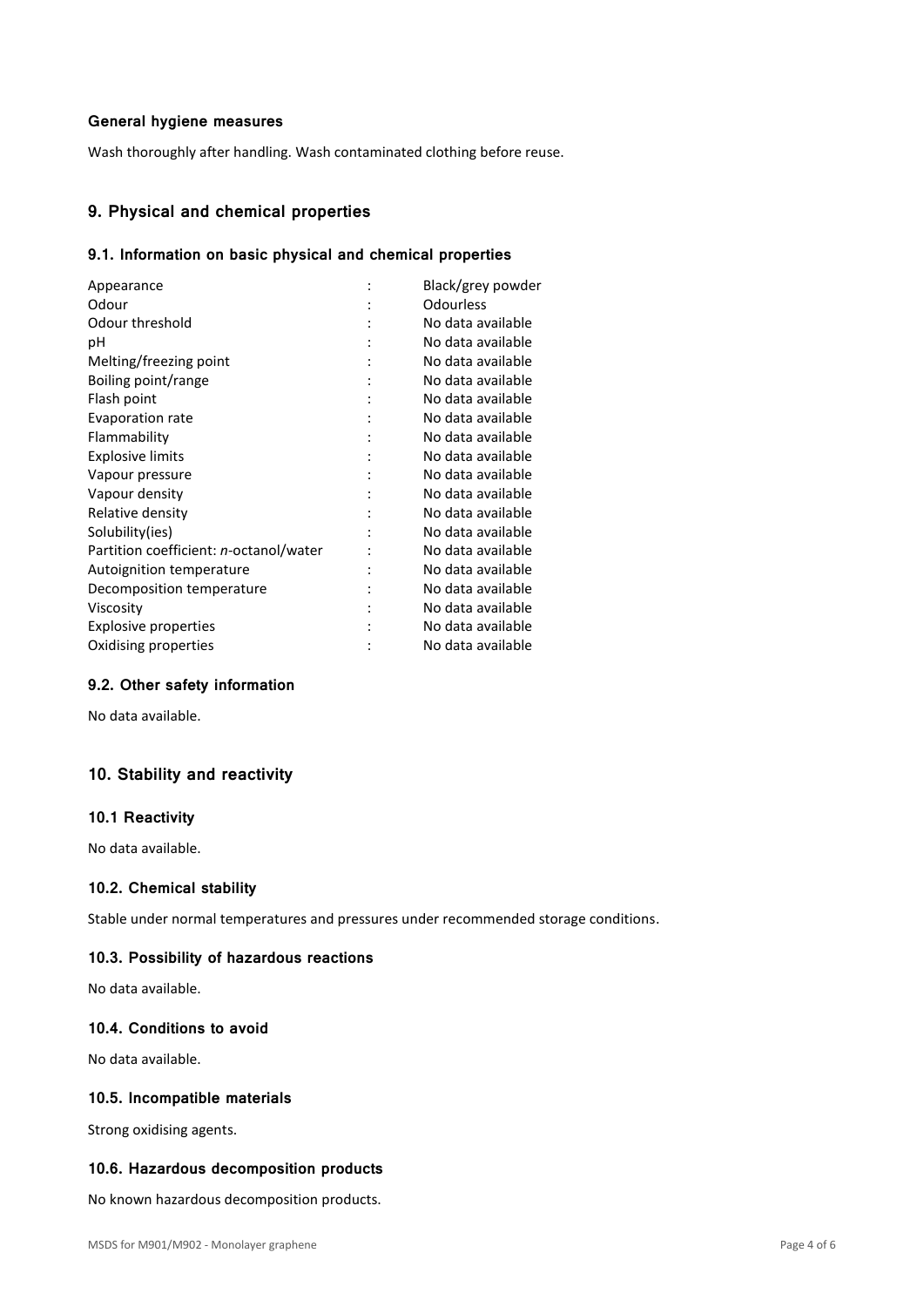## **11. Toxicological information**

### **11.1. Information on toxicological effects**

**Acute toxicity** No data available. **Skin corrosion/irritation** No data available. **Serious eye damage/eye irritation** No data available. **Respiratory or skin sensitization** No data available. **Germ cell mutagenicity** No data available. **Carcinogenicity** No data available. **Reproductive toxicity** No data available. **Specific target organ toxicity - single exposure** No data available. **Specific target organ toxicity - repeated exposure** No data available. **Aspiration hazard** No data available. **Routes of exposure** Eye contact, ingestion, inhalation, skin contact. **Signs and Symptoms of Exposure** No data available.

To the best of our knowledge, the chemical, physical, and toxicological properties have not been thoroughly investigated.

## **12. Ecological information**

### **12.1. Toxicity**

No data available.

### **12.2. Persistence and degradability**

No data available.

### **12.3. Bioaccumulative potential**

No data available.

### **12.4. Mobility in soil**

No data available.

### **12.5. Results of PBT and vPvB assessment**

PBT/vPvB assessment not available as chemical safety assessment not required/not conducted.

### **12.6. Other adverse effects**

No data available.